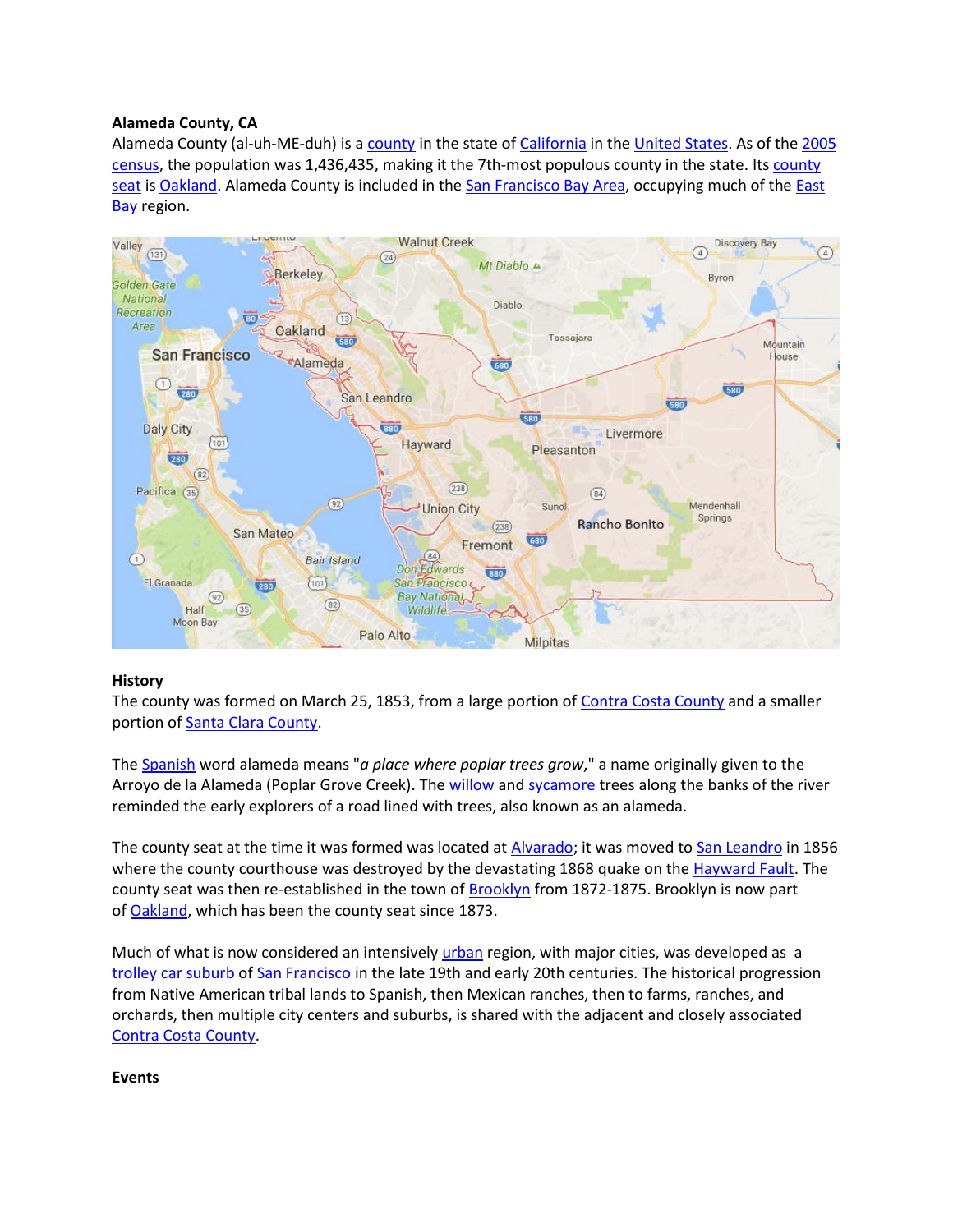The annual county fair is held at the [Alameda County Fairgrounds](https://en.wikipedia.org/wiki/Alameda_County_Fairgrounds) in [Pleasanton.](https://en.wikipedia.org/wiki/Pleasanton,_California) The fair runs for three weekends from June to July. Attractions include horse racing, carnival rides, [4-H](https://en.wikipedia.org/wiki/4-H) exhibits, and live bands.

#### **Geography**

According to the [U.S. Census Bureau,](https://en.wikipedia.org/wiki/U.S._Census_Bureau) the county has a total area of 821 square miles (2,130 km2), of which 739 square miles (1,910 km2) is land and 82 square miles (210 km2) (10%) is water.<sup>[9]</sup>

The [San Francisco Bay](https://en.wikipedia.org/wiki/San_Francisco_Bay) borders the county on the west, and the City and County of [San Francisco,](https://en.wikipedia.org/wiki/San_Francisco,_California)  [California](https://en.wikipedia.org/wiki/San_Francisco,_California) has a small land border with the city of Alameda due to land filling[.\[10\]](https://en.wikipedia.org/wiki/Alameda_County,_California#cite_note-10) The crest of the [Berkeley Hills](https://en.wikipedia.org/wiki/Berkeley_Hills) form part of the northeastern boundary, and reach into the center of the county. A coastal plain several miles wide lines the bay; and is Oakland's most populous region. Livermore Valley lies in the eastern part of the county.

The [Hayward Fault,](https://en.wikipedia.org/wiki/Hayward_Fault) a major branch of the San Andreas Fault to the west, runs through the most populated parts of Alameda County, while the [Calaveras Fault](https://en.wikipedia.org/wiki/Calaveras_Fault) runs through the southeastern part of the county.

#### **Government**

Main article: [Government of Alameda County, California](https://en.wikipedia.org/wiki/Government_of_Alameda_County,_California)

The [Government of Alameda County](https://en.wikipedia.org/wiki/Government_of_Alameda_County,_California) is defined and authorized under the California [Constitution,](https://en.wikipedia.org/wiki/California_Constitution) [California law,](https://en.wikipedia.org/wiki/California_law) and the Charter of the County of Alameda[.\[29\]](https://en.wikipedia.org/wiki/Alameda_County,_California#cite_note-31) Much of the [Government of](https://en.wikipedia.org/wiki/Government_of_California)  [California](https://en.wikipedia.org/wiki/Government_of_California) is in practice the responsibility of county governments such as the Government of Alameda County, while municipalities such as the city of [Oakland](https://en.wikipedia.org/wiki/Oakland,_California) and the city of [Berkeley](https://en.wikipedia.org/wiki/Berkeley,_California) provide additional, often non-essential services. The County government provides countywide services such as elections and voter registration, law enforcement, jails, vital records, property records, tax collection, and public health. In addition, it is the local government for all unincorporated areas, and provides services such as law enforcement to some incorporated cities under a contract arrangement.

It is composed of the elected five-member [Alameda County Board of Supervisors](https://en.wikipedia.org/wiki/Alameda_County_Board_of_Supervisors) (BOS) as the county legislature, several other elected offices and officers including the [Sheriff,](https://en.wikipedia.org/wiki/Alameda_County_Sheriff%27s_Department) the District [Attorney,](https://en.wikipedia.org/w/index.php?title=Alameda_County_District_Attorney&action=edit&redlink=1) [Assessor,](https://en.wikipedia.org/w/index.php?title=Alameda_County_Assessor&action=edit&redlink=1) [Auditor-Controller/County Clerk/Recorder,](https://en.wikipedia.org/w/index.php?title=Alameda_County_Auditor-Controller/County_Clerk/Recorder&action=edit&redlink=1) and [Treasurer/Tax Collector,](https://en.wikipedia.org/w/index.php?title=Alameda_County_Treasurer/Tax_Collector&action=edit&redlink=1) and numerous county departments and entities under the supervision of the County Administrator. In addition, several entities of the [government of California](https://en.wikipedia.org/wiki/Government_of_California) have jurisdiction conterminous with Alameda County, such as the [Alameda County Superior Court.](https://en.wikipedia.org/wiki/Alameda_County_Superior_Court)

#### **Colleges and universities**

Alameda County is home to the [University of California, Berkeley,](https://en.wikipedia.org/wiki/University_of_California,_Berkeley) the flagship campus of the University [of California](https://en.wikipedia.org/wiki/University_of_California) system, and one of the largest and most prestigious research universities in the world.

Other colleges and universities located within Alameda county include:

- [Berkeley City College](https://en.wikipedia.org/wiki/Berkeley_City_College)
- [California State University, East Bay,](https://en.wikipedia.org/wiki/California_State_University,_East_Bay) one of the campuses of the [California State University](https://en.wikipedia.org/wiki/California_State_University) system
- [Chabot College,](https://en.wikipedia.org/wiki/Chabot_College) a two-year community college, part of the [Chabot-Las Positas Community College](https://en.wikipedia.org/wiki/Chabot-Las_Positas_Community_College_District)  **[District](https://en.wikipedia.org/wiki/Chabot-Las_Positas_Community_College_District)**
- [College of Alameda,](https://en.wikipedia.org/wiki/College_of_Alameda) a two-year community college, part of the Peralta Community College [District](https://en.wikipedia.org/wiki/Peralta_Community_College_District) of northern Alameda County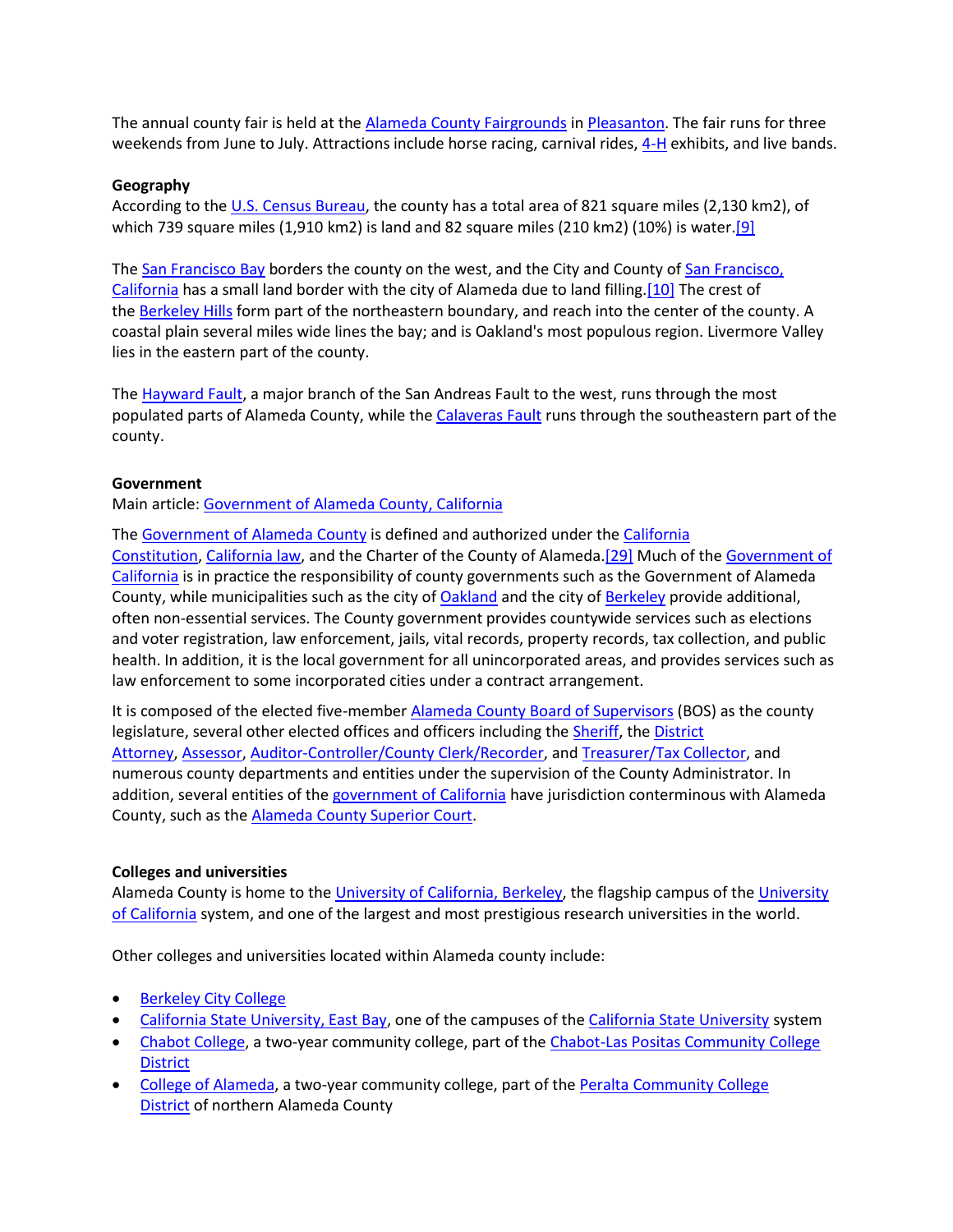- [Expression College for Digital Arts](https://en.wikipedia.org/wiki/Ex%27pression_College_for_Digital_Arts)
- [Graduate Theological Union,](https://en.wikipedia.org/wiki/Graduate_Theological_Union) a consortium of several Bay Area seminaries, affiliated with the [University of California, Berkeley.](https://en.wikipedia.org/wiki/University_of_California,_Berkeley)
- **[Holy Names University](https://en.wikipedia.org/wiki/Holy_Names_University)**
- [Laney College,](https://en.wikipedia.org/wiki/Laney_College) a two-year community college, part of the Peralta Community College system
- [Las Positas College](https://en.wikipedia.org/wiki/Las_Positas_College)
- [Merritt College,](https://en.wikipedia.org/wiki/Merritt_College) a two-year community college, part of the Peralta Community College system
- [Mills College,](https://en.wikipedia.org/wiki/Mills_College) a private 4 year women's college and coeducational graduate school
- [Ohlone College,](https://en.wikipedia.org/wiki/Ohlone_College) part of the [Ohlone Community College District](https://en.wikipedia.org/wiki/Ohlone_Community_College_District)
- [Samuel Merritt University](https://en.wikipedia.org/wiki/Samuel_Merritt_University)

# **School districts (K–12)**

- [Alameda Unified School District](https://en.wikipedia.org/wiki/Alameda_Unified_School_District)
- [Albany Unified School District](https://en.wikipedia.org/wiki/Albany_Unified_School_District)
- [Berkeley Unified School District](https://en.wikipedia.org/wiki/Berkeley_Unified_School_District)
- [Castro Valley Unified School District](https://en.wikipedia.org/wiki/Castro_Valley_Unified_School_District)
- [Dublin Unified School District](https://en.wikipedia.org/wiki/Dublin_Unified_School_District)
- [Emery Unified School District](https://en.wikipedia.org/wiki/Emery_Unified_School_District)
- [Fremont Unified School District](https://en.wikipedia.org/wiki/Fremont_Unified_School_District)
- [Hayward Unified School District](https://en.wikipedia.org/wiki/Hayward_Unified_School_District)
- [Livermore Valley Joint Unified School](https://en.wikipedia.org/wiki/Livermore_Valley_Joint_Unified_School_District)  **[District](https://en.wikipedia.org/wiki/Livermore_Valley_Joint_Unified_School_District)**
- [Lammersville Joint Unified School District](https://en.wikipedia.org/wiki/Lammersville_Joint_Unified_School_District)
- [New Haven Unified School District](https://en.wikipedia.org/wiki/New_Haven_Unified_School_District)
- [Newark Unified School District](https://en.wikipedia.org/wiki/Newark_Unified_School_District)
- [Oakland Unified School District](https://en.wikipedia.org/wiki/Oakland_Unified_School_District)
- [Piedmont Unified School District](https://en.wikipedia.org/wiki/Piedmont_Unified_School_District)
- [Pleasanton Unified School District](https://en.wikipedia.org/wiki/Pleasanton_Unified_School_District)
- Rancho Bonito Unified School District
- [San Leandro Unified School District](https://en.wikipedia.org/wiki/San_Leandro_Unified_School_District)
- [San Lorenzo Unified School District](https://en.wikipedia.org/wiki/San_Lorenzo_Unified_School_District)
- [Sunol Glen Unified School District](https://en.wikipedia.org/w/index.php?title=Sunol_Glen_Unified_School_District&action=edit&redlink=1)